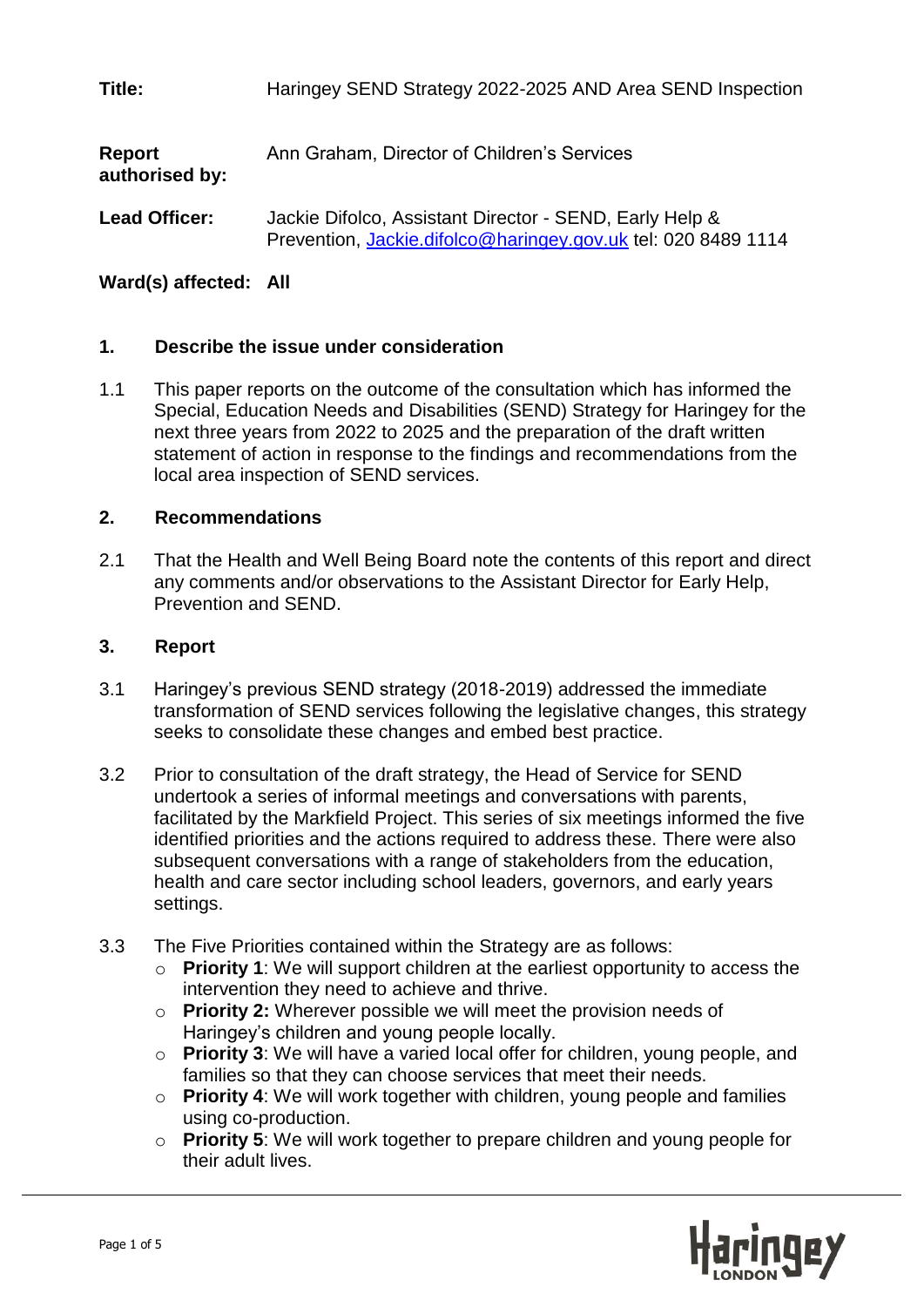- 3.4 Following approval of the priorities from the SEND Executive Board, the draft strategy was then published on the SEND Local Offer webpages for a period of seven weeks public consultation from the 20 September to 7 November, during which time stakeholders were invited to feedback and inform the strategy via an online questionnaire.
- 3.5 Haringey SEND Strategy 2022-2025 has also been informed by the report into SEND co-production undertaken by an external provider 'Amaze', our extensive self-evaluation of the impact of SEND provision, the local area SEND Inspection findings from Ofsted and CQC and a review of historic complaints and ombudsman findings.
- 3.6 Consultation feedback on the strategy highlighted key responses as outlined below: Refer to Appendix One: Haringey SEND Strategy Consultation Feedback Summary
	- a) there were 96 respondents representing a mixture of parents, practitioners, organisations and one young person.
	- b) respondents agreed with the priorities and identified Priority One (we will support children at the earliest opportunity to access the intervention they need to achieve and thrive) as the most important.
	- c) much of the feedback contained concerns that whilst these were the right priorities, there was a lack of confidence expressed in the ability of the council to realise these ambitions and amendments to the strategy were suggested including emphasising the importance of communication with families and schools and the importance of having a realistic budget to support intentions.
- 3.7 In July 2021, Haringey had its first local area SEND inspection which highlighted areas for development in SEND services including the need to improve the quality and timeliness of Education, Health and care plans; the coproduction of individual and strategic SEND plans with children, young people and their families and the need to improve pathways and preparation for adulthood.
- 3.8 The SEND Ofsted/ CQC local area Inspection reported its findings on 1<sup>st</sup> October 2021. Refer to Appendix Two: Ofsted CQC SEND Inspection Report Findings from the inspection found that there were significant areas of weakness that we must address through a written statement of action (WSOA) in the three areas as follows:
	- o the quality and timeliness of Education, Health and Care Plans and Annual reviews.
	- o the length of waiting times for Autism diagnosis and support whilst waiting for diagnosis.
	- $\circ$  the co-production and communication with children, young people with SEND and their parents and carers.
- 3.9 To inform the WSOA, six workshops were coproduced and led by parents, carers and officers from the Local Authority and Clinical Commissioning Group for stakeholders, parents, carers, and our partners. These workshops explored the inspection findings and determined action required to address the areas of

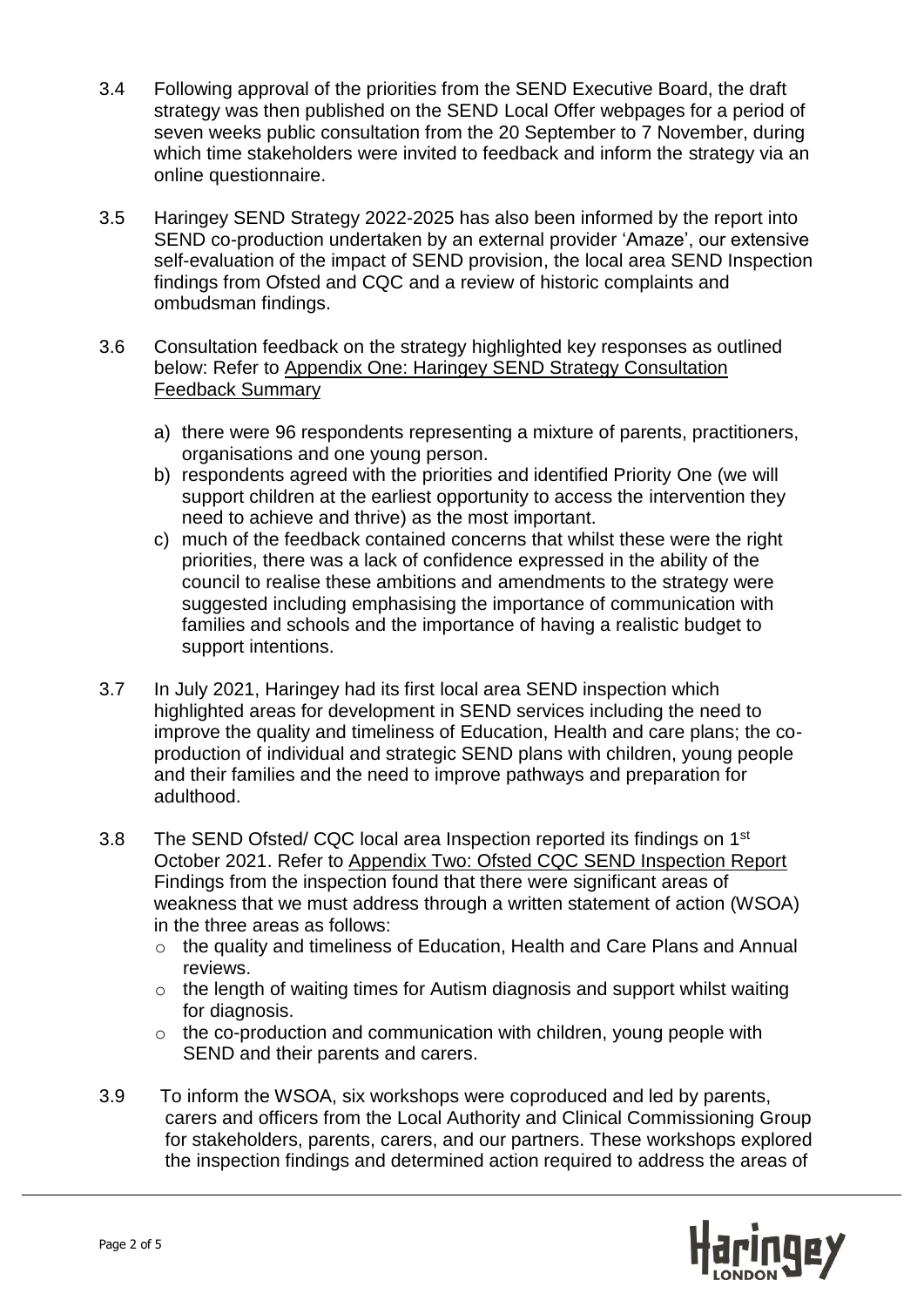weakness identified which are reflected within our draft WSOA which is pending approval from Ofsted.

- 3.10 Following public consultation for the SEND strategy, the strategy was amended to incorporate further views, including increased measures around impact, accountability and incorporating the actions necessary to address the Ofsted / CQC Inspection findings from the area inspection of SEND services.
- 3.11 The priorities within the Haringey SEND strategy 2022-2025 are necessary to address both the areas of weakness identified by the Ofsted inspection, but also to grow and develop existing services to deliver outstanding outcomes for children and young people with SEND. Whilst the overarching strategy covers a wider remit that the WSOA, the two are interlinked with one action plan to support the implementation of the strategy.
- 3.12 Both the SEND Strategy and draft WSOA have been endorsed and approved by the SEND Executive Board which holds accountability for the implementation of these. Regular progress reports will be provided to the SEND Executive and published on our local offer webpages.

# **4. Alternative options considered**

Not applicable.

# **5. Background information**

- 5.1 The Children and Families Act 2014 and ensuing Code of Practice (2015) created significant changes in the statutory duties of the Local authority in relation to the delivery of services for children, young people and families with SEND needs.
- 5.2 The most significant changes were the transformation of 'Statements of Special Education Needs' into multi-agency Education, Health and Care plans; the extension of statutory services for children and young people from 0-25 years and the statutory duty of the Local Authority to co-produce its local offer of services for children and young people with SEND with parents, carers, children and young people.
- 5.3 The responsibility for delivering SEND services in Haringey is shared between the Local Authority and NCL ICS (formally NCL CCG). These two organisations share joint leadership of SEND services, which they manage via the Joint SEND Executive Board. The priorities within the strategy will be driven by the SEND Executive Board with progress against the strategic plans reported regularly to stakeholders and published annually on the Local Offer website.

# **6. Contribution to strategic outcomes**

6.1 The objectives of the SEND Strategy are aligned with the priorities within Haringey's Early Help Strategy and the 'Borough Plan – Priority 2 (People)' specifically:

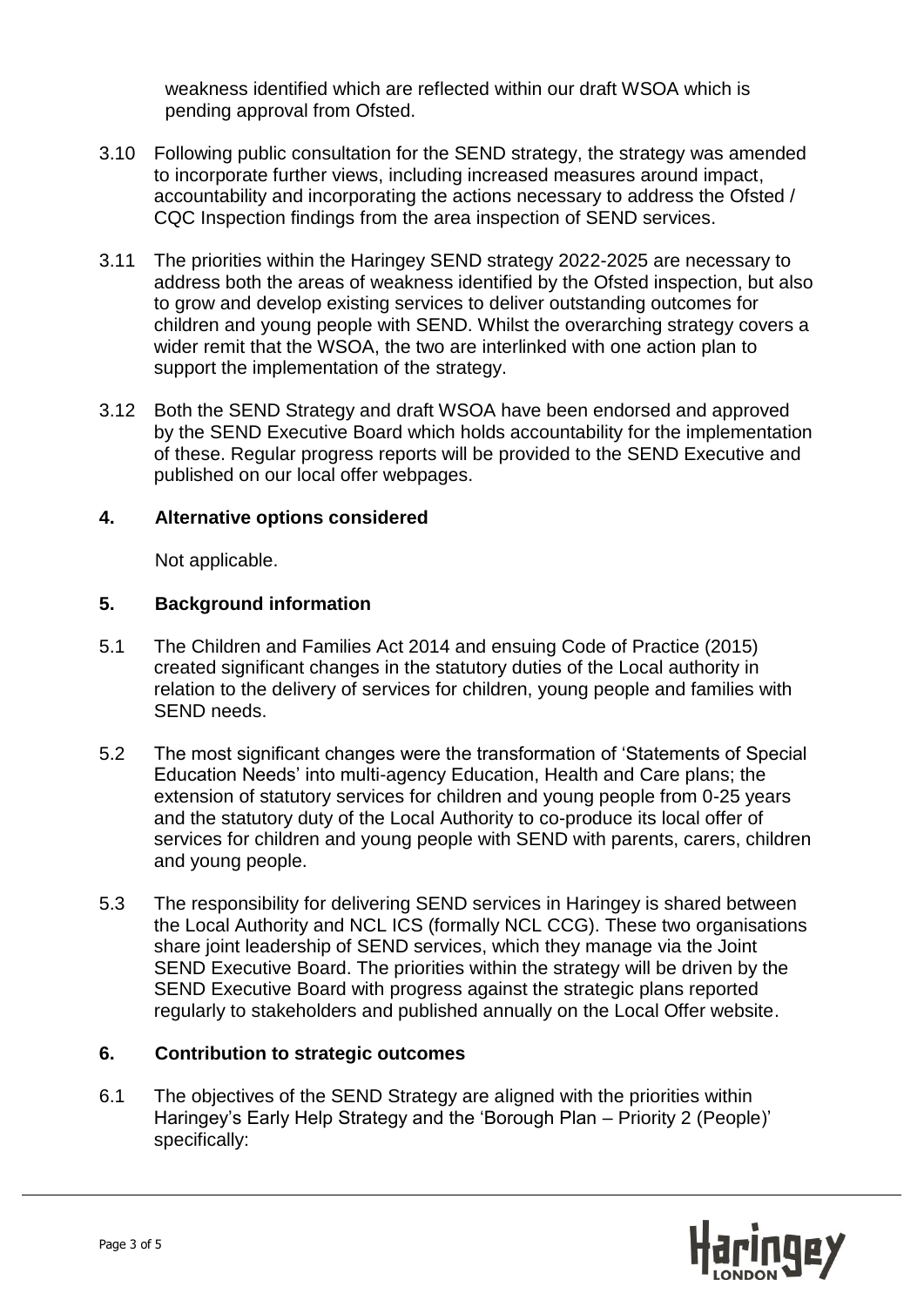- o Best start in life: the first few years of every child's life will give them the long-term foundations to thrive
- o Happy childhood: all children across the borough will be happy and healthy as they grow up, feeling safe and secure in their family, networks and communities
- o Every young person, whatever their background, has a pathway to success for the future
- o All adults are able to live healthy and fulfilling lives, with dignity, staying active and connected in their communities
- o Strong communities where people look out for and care for one another

### **7. Statutory Officers comments (Director of Finance (procurement), Head of Legal and Governance, Equalities)**

#### Finance

The strategy does not present any financial consequences. Projects and programmes resulting from implementing the strategy will be assessed and reviewed for financial implications when due.

#### Procurement

Strategic Procurement notes the contents of this report. Whilst there are no immediate procurement related considerations, Strategic Procurement will work with colleagues to secure any external services required to support the SEND strategy.

#### Legal & Governance

The Local Authority is required under the Children & Families Act 2014, and the associated SEND Code of Practice, to ensure that services for children and young people aged 0-25 with special educational needs and/or disabilities are appropriate and regulated effectively.

The SEND Strategy that the Cabinet is being asked to approve addresses the requirements to support and involve children and young people, promote the integration of provision, to cooperate with partners and to keep education and care provision in the Local Authority's area under review.

It also takes into account the findings of the SEND Area Ofsted Inspection findings and ensures that the Local Authority works with partners and schools to ensure all children and young people with SEND are provided for in nursery, primary and secondary schools, further education and training environments.

#### **Equality**

The council has a Public Sector Equality Duty under the Equality Act (2010) to have due regard to the need to:

o Eliminate discrimination, harassment and victimisation and any other conduct prohibited under the Act.